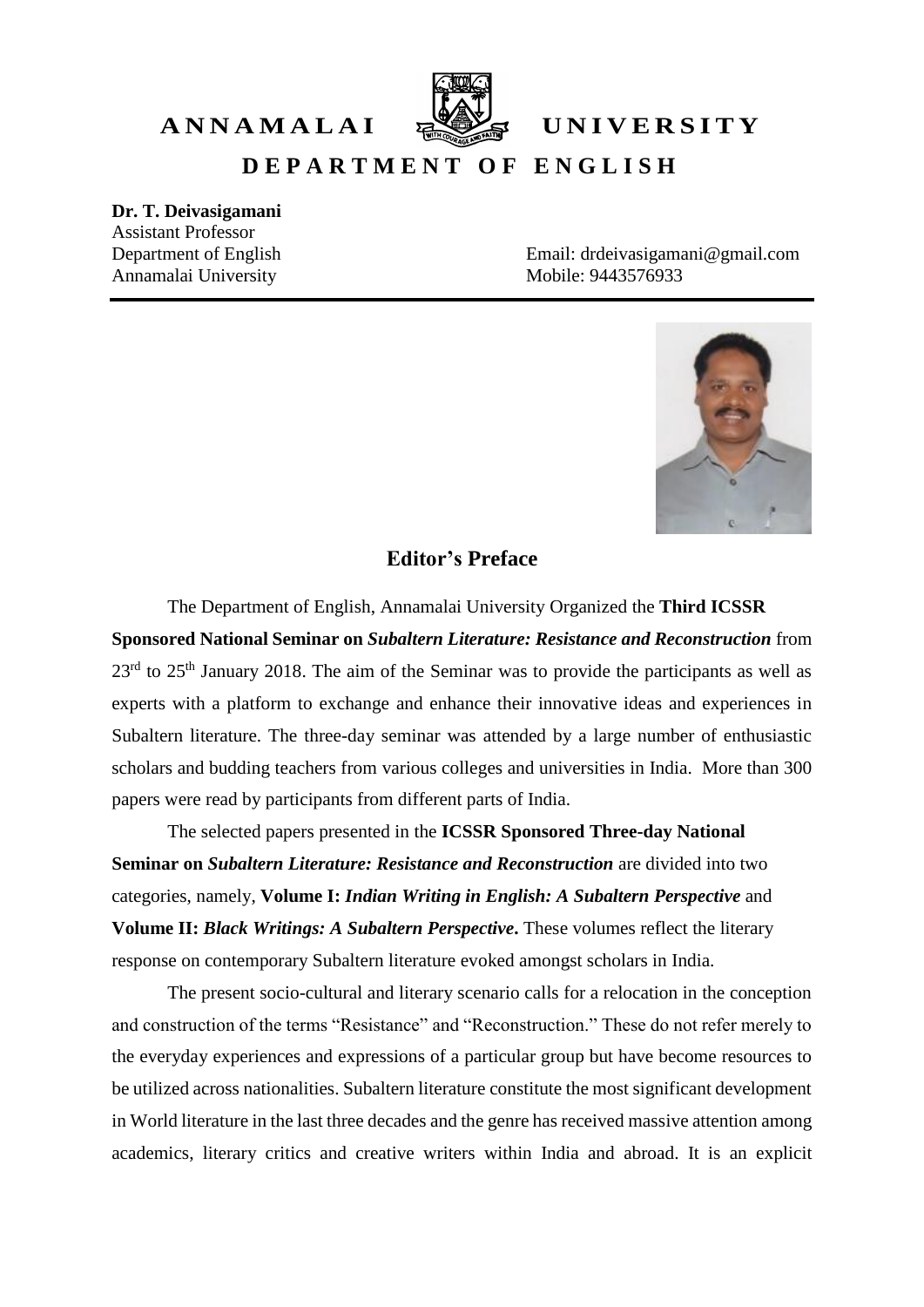corrective agenda and preoccupation with the binaries of nation and fragments, men and women, elites and peasants, urban and rural, haves and have-nots, and the majority and minority. Unfortunately, even the Subaltern School seems to have not greatly focused on the position of the Dalits and Tribes in India. It is a historical fact that the Dalit literature received undue criticism from some leading Indian English in Writing and Indian languages writers in past, questioning the need for such a specialization.

The terms *Subaltern* and *Subaltern Studies* entered post-colonial studies through the works of the Subaltern Studies Group, a collection of South Asian historians. The *subaltern* refers to any specific marginalized situation in any given cultural or social context. Subaltern consciousness is one of the characteristics of subalternity. Antonio Gramsci emphasized the significance of the word in terms of class, gender, caste, marginalization, race, and culture of the society. The term *Subaltern literature* covers themes such as the masses, Dalits, the deprived, oppressed, marginalized, neglected, and Indigenous sections of the society.

Subaltern discourse highlights the conceivable political achievements of the collective in their radical endeavour to recover the histories of peasant rebellions and resistance before and after India, Canada, Australia, New Zealand, and South American's independence from the British. The post-colonial period is an important one for the subalterns because both the nation and the people have just been relieved from the terrible clutches of colonial rule. This period sets out a determined effort to reproduce the colonial experience of the subalterns in literary works.

All the colonized nations of the world have a subaltern identity. The subaltern identity is the identity of difference and the subaltern "celebrates hybridist and cultural polyvalence." The main motivation of this transaction is to centralize subaltern's marginal position in society in terms of social and political, both of which is the outcome of systematic and structural marginalization. Subaltern writings are narratives of trauma, pain, resistance, protest, and the social change. These writings have a profound social obligation wherein majority of the writers try to create a classless society. Subaltern literatures—Dalit, Tribal, African, and Aboriginal document the sufferings and atrocities committed upon a large section of the population.

Today, Dalit, Tribal, African American, and Aboriginal literatures have been accepted as an integral part of subaltern literature. All are marginalized literature- one arising out of the 'literature of slaves' and the other from the 'literature of untouchables.' Similarity, it is extended to the Black American and Aboriginal Writings for which the history of slavery is not illusionary or unreal. Indigenous people are struggling to gain their own identity as people Indigenous of the land or country. The liveliness and authenticity of their expressions are